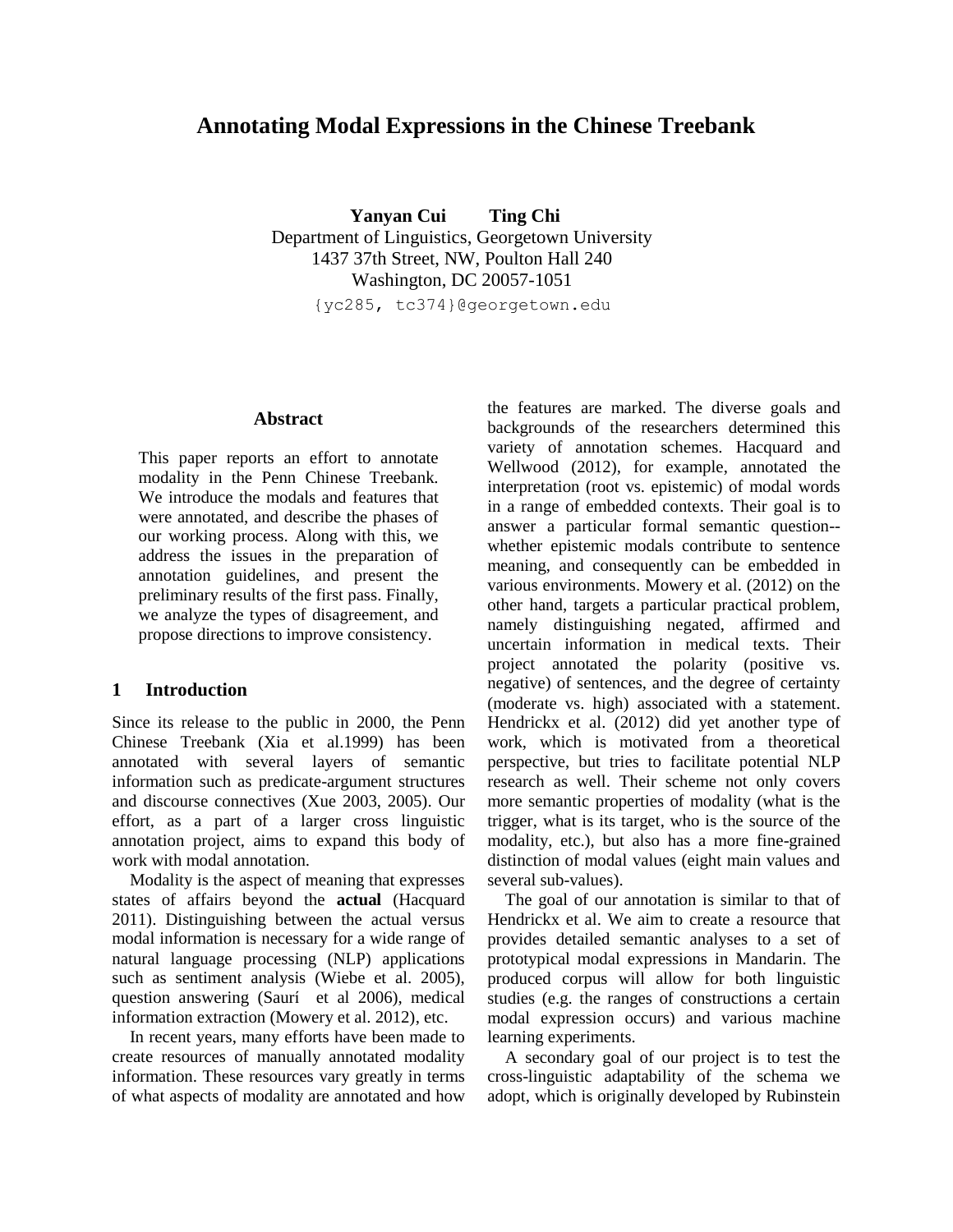et al. (2013). This schema is supposed to be language-independent, and we applied it to Mandarin with minimum modification.

Started in the fall of 2012, we have so far completed the first pass of annotation on 200 files in the Treebank which are articles from Xinhua newswire<sup>[1]</sup>. In this process, several goals are achieved:

- We created a first draft of annotation guidelines by modifying the guidelines designed for the parallel English annotation task.
- We calculated agreement measures for different granularities of various annotated features.
- We learned of the difficulties involved in annotation of individual features.

The paper is organized as follows. In section 2, we provide an overview of the project by outlining the modal inventory, the features annotated, and the working process. In section 3, we discuss the issues involved in developing guidelines. Section 4 presents the results of the first pass of annotation, and section 5 discusses the disagreement patterns revealed by these results. Finally, we conclude the paper in section 6.

# **2 Overview**

The annotation is carried out with MMAX2 (Müller & Strube 2006), with a scheme of ten features, and an evolving modal-list. Two annotators are involved, and they are also responsible for the creation of guidelines and quality control.

# **2.1 Working process**

Expecting constant modification of guidelines as well as human errors that need to be corrected regularly, we break the process into small rounds. Each round consists of around 200 files and is divided into four phases, (i) preprocessing of files, (ii) a blind double annotation, (iii) an evaluation, and (iv) a revision. In preprocessing, files to be annotated are prepared, and modals in the modallist are pre-highlighted for the annotators. In the second phase, the two annotators work independently without discussion. In the next phase, disagreement is measured and analyzed. The inconsistent instances are retrieved and reconsidered. The two annotators work together to resolve the disagreement. In the meantime, guidelines are revised to account for newly encountered issues, while true ambiguities (Rubinstein 2012) will be embraced by keeping both annotations. After revision, the result is reevaluated then re-revised, until the consistency achieves a pre-decided threshold.

### **PHASES**

#### **Preprocessing**  Pre-highlighting modals in the modal-list

#### **Annotation**

Blind double annotation: 200 files

### **Evaluation**



Table 1: working process

# **2.2 Modal list**

The initial modal-list contains 11 entries collected from linguistic literature, most of which are auxiliary verbs. In the first pass, some adverbs are discovered and added to the modal inventory. The updated modal-list is shown in Table 2; the cells containing the acquired modals are shaded.

# **2.3 Features**

Annotators mark not only modality type but also the relation between a modal and various components of the sentence. The annotated features are enumerated in Table 3.

 $\overline{a}$ <sup>[1]</sup> We completed blind double annotation and evaluation, but have not finished error correction and guidelines revision.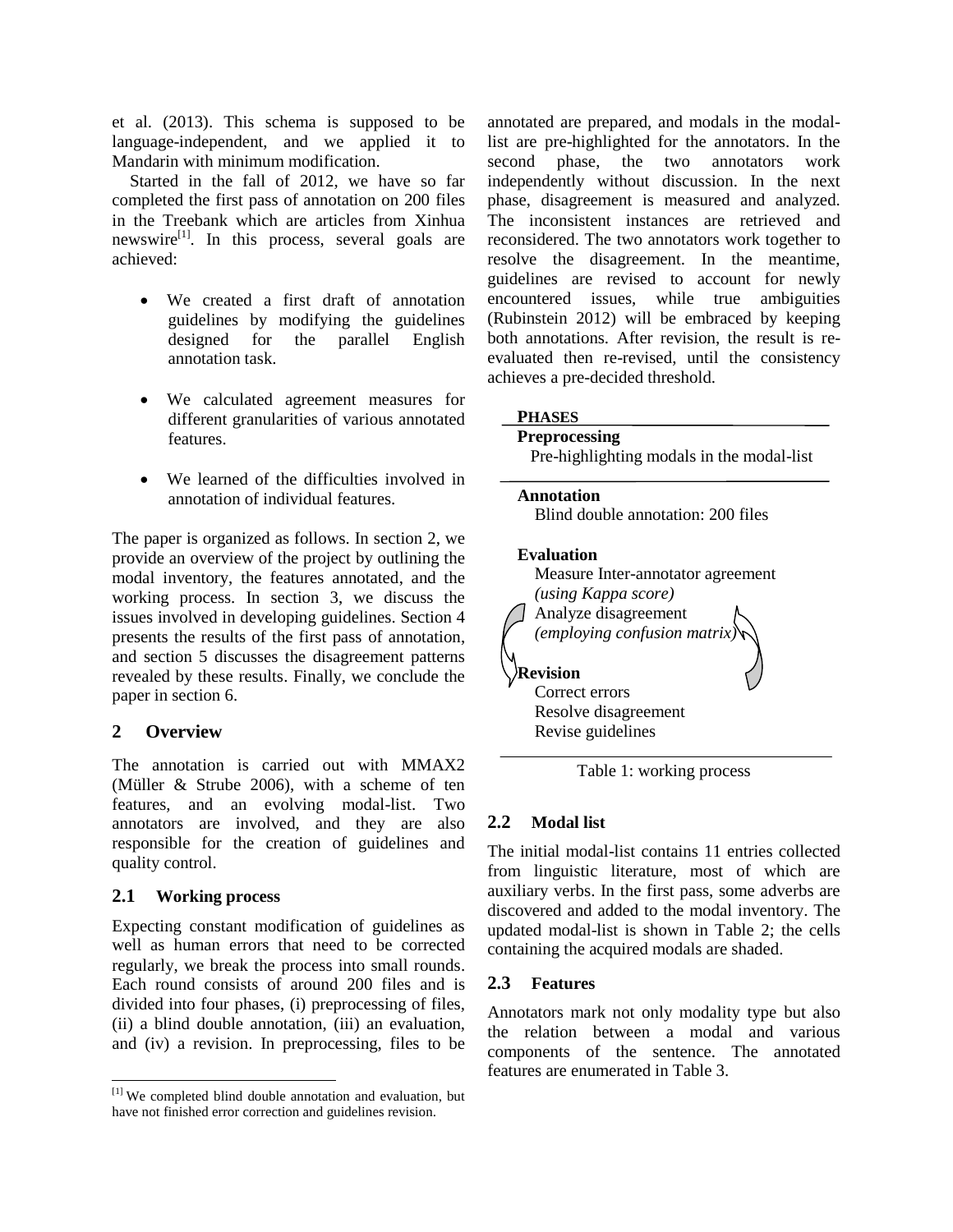| <b>Item</b> | Pinyin  | <b>POS</b> | <b>Gloss</b> | #token           |
|-------------|---------|------------|--------------|------------------|
| 可能          | keneng  | Aux.       | possible     | 74               |
| 应该          | yinggai | Aux.       | should       | 6                |
| 会           | hui     | Aux        | sill         | 40               |
| 可           | ke      | Aux        | can/may      | 39               |
| 必须          | bixu    | Aux        | must         | 12               |
| 得           | dei     | Aux        | have to      | 8                |
| 要           | yao     | Aux        | need to      | 48               |
| 可以          | keyi    | Aux        | may          | 17               |
| 能           | neng    | Aux        | be able to   | 27               |
| 能够          | nenggo  | Aux        | be able to   | 6                |
| 一定          | yiding  | Adv        | definitely   | 3                |
| 将           | jiang   | Adv        | will         | 143              |
| 可望          | kewang  | Adv        | hopefully    | 5                |
| 无望          | wuwang  | $\rm{Adv}$ | impossible   | $\boldsymbol{0}$ |
| 应           | ying    | Adv        | should       | $\overline{4}$   |
| total       |         |            |              | 432              |

Table 2: modal-list

| <b>FEATURE</b>         | <b>DESCRIPTION</b>             |
|------------------------|--------------------------------|
| Modality type          | The flavor of modals; e.g.     |
|                        | epistemic, deontic, etc        |
| Predicate type         | Whether the modal is in its    |
|                        | comparative, equative or       |
|                        | superlative form               |
| Prejacent              | The propositional argument     |
|                        | of the modal                   |
| Modified element       | The NP, AdjP that are          |
|                        | modified by the modal          |
| Degree indicator       | The element that indicates the |
|                        | degree of the modal            |
| Source                 | The entity that is responsible |
|                        | for the knowledge, rules etc.  |
|                        | that the modal claim is based  |
|                        | on; e.g. [sourceJohn] believes |
|                        | that Mary might come.          |
| Background             | Information that provides the  |
|                        | background of the modal        |
|                        | statement; see(1)              |
| Environmental attitude | The attitude verb embedding    |
|                        | the modal; see $(1)$           |
| Environmental polarity | Whether the modal is in the    |
|                        | scope of a sentential negation |
| Outscoping quantifier  | A quantifier in the syntactic  |
|                        | scope of a modal but           |
|                        |                                |
|                        | semantically scopes over it    |
|                        | Table 3: features              |

### **Priority**

- Deontic: the claim is based on rules, standards, social norms, etc.
- (1a) *Xinwen bixu zhenshi. News must real* 'News must be real.'
- Bouletic: the claim is based on desires
- (1b) You should try this chocolate\* .
- Teleological: the claim is based on one's goal
- (1c) *Zhongguo bixu jinxing gaige, yi zengqiang*  China must make reform to improve  *zishen jingzhengli.* self competitiveness 'China must make reforms to improve its competitiveness.'

#### **Dynamic** (ability\_circumstantial)

- Circumstantial: the claim is based on circumstances
- (1d) *Zai ci jichu shang, jinnian de jingji prep.* this basis *loc.* this year DE*.* economy  *zengzhang mubiao wanquan keyi shixian*. growth goal completely can realize 'On this basis, this year's goal of economic growth can absolutely be achieved.'
- Ability: the claim is based on what the agent can do
- (1e) *Zhongguo yi neng shengchan shang wan men*  China already can produce over 10,000 Cl. *shuzi dianhua chengkong jiaohuanji* digital telephone SPC exchange 'China can already produce over 10,000 digital telephone SPC exchanges.'

#### **Epistemic**

 $\overline{a}$ 

- the claim is based on's belief of knowledge
- (1f) *Jingguo shidang tiaozheng, dongya jingji*  through proper adjustments East Asia economy *yiding hui jixu xiangqian fazhan* definitely will continue forward develop 'With proper adjustment, the economy of East Asia will continue to develop.'

| Table 4: examples of modality types |  |
|-------------------------------------|--|
|                                     |  |

Following the hierarchical classification of modal flavors proposed by Portner (2009), we consider six atomic values for modality type:

<sup>\*</sup> We have not encountered any instance both annotators mark as bouletic. The example is from Portner (2009), p133.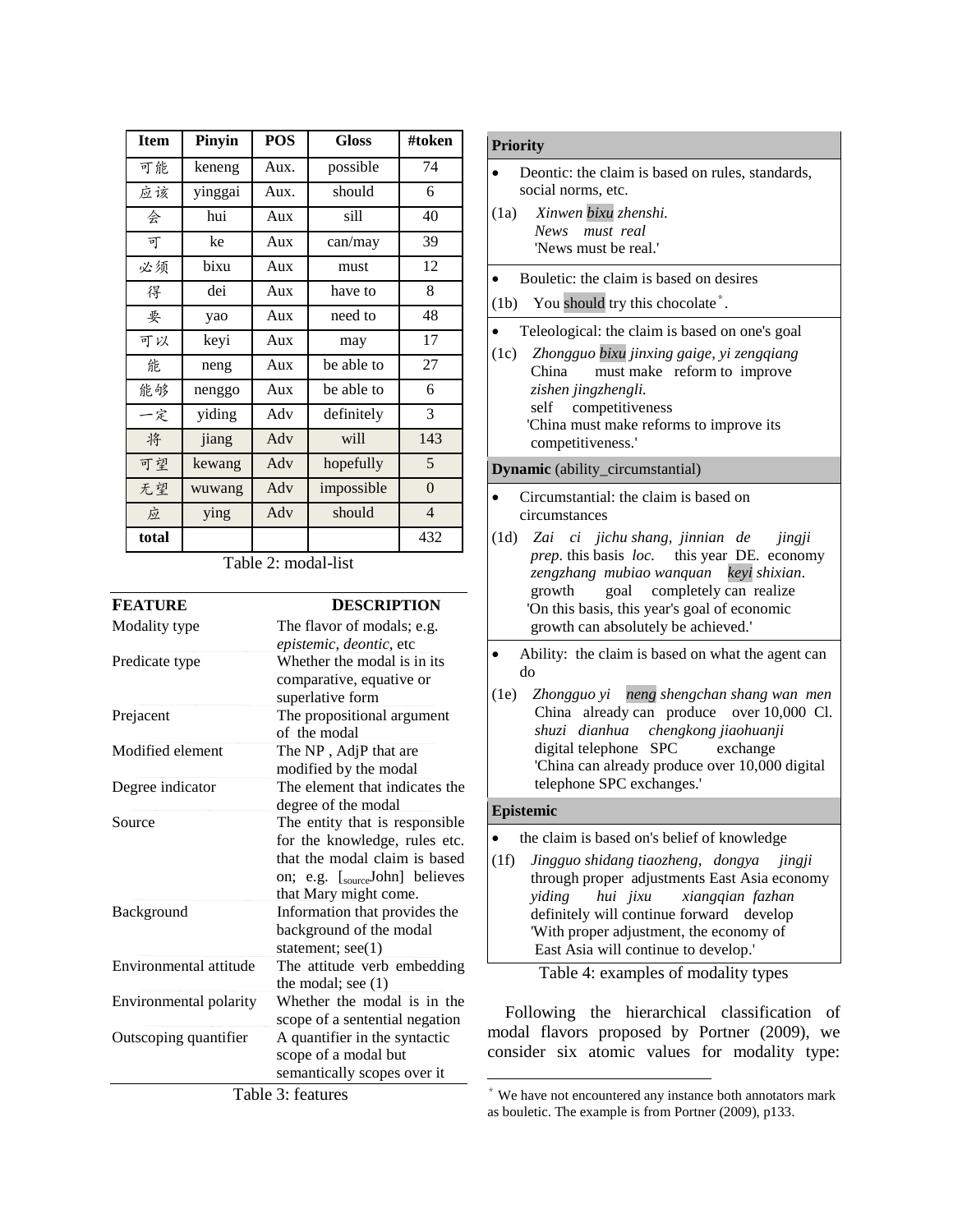epistemic, circumstantial, ability, deontic, bouletic and teleological. The last three values are subtypes of **priority** modal, while circumstantial and ability are subtypes of **dynamic** modal\* . In cases where fine-grained decisions cannot be made, coarser categories are available for selection. For priority modals, in addition to the super-type *priority*, there is an option bouletic teleological. For non-priority modals, there are epistemic circumstantial and ability circumstantial. These collapsed values are created on the basis of a pilot study run on Amazon"s Mechanical Turk. (Rubinstein et al 2012).

 Table 4 provides descriptions and examples for the atomic values; instances of the coarse classes are shown in (2a-c):

### *bouletic\_teleological*

(2a) *Su-gang yao kao da yunhe* Su-gang need to rely on great canal  *yunshu yuanliao he chengpin* transport raw material and product "Su-gang Group needs to transport raw materials and products via the Great Canal."

# *epistemic\_circumstantial*

(2b) *Shenzhen tequ jinnian guonei* Shenzhen special district this year domestic *shengchan zongzhi ke da yiqianyibaisanshiyi* product gross can reach 11.3 billion "GDP of Shenzhen this year can reach 11.3 billion (yuan).'

# *ability\_circumstantial*

 $\overline{a}$ 

(2c) *Wanqi yi-gan jibing wangwang hui* advanced hepatitis B disease often can  *zhuanhua wei ai* turn to as cancer "Advanced stage of hepatitis B can often turn to cancer.'

Modal tokens rarely appear with all ten features. At minimum, *modality type* is specified for each modal, and in most cases, the *prejacent* of modals is marked as well. Other frequent features include *background* and *environmental attitude*. (3) illustrates how these features are annotated.

(3) *Ju shanghai shi ji-wei* according to Shanghai-city planning committee *zhuanjia* **[***fenxi yuce* **]***,* **[***yao zai 2000* expert analyze estimate want to in 2000 *nian shixian ren-jun guonei shengchan*  year realize per capita domestic product  *zong-zhi wu qian meiyuan de mubiao*, **]** gross five thousand dollar DE goal **[***jin-hou san nian hanghai guonei*  from now three year Shanghai domestic  *shengchan zong-zhi pingjun nian-zengfu***]** product gross average annual-growth *yao[teleological]* **[***dadao bai-fen-zhi-shi zhi* need to arrive at 10% to 1 *bai-fen-zhi-yi* eleven percent

"According to the analysis and estimation by the experts from the planning committee of Shanghai city, to achieve a per capita GDP of five thousand dollars by the year 2000 in the following three years, the annual GDP growth of Shanghai needs to be around 10% to 11%.

- modal: yao, 'need to'
- **modality type**: priority --> teleological
- **prejacent:** 'in the following three years, the annual GDP growth of Shanghai needs to be around  $10\%$  to  $11\%$
- **background**: "to achieve a GDP of five thousand dollars by the year 2000"
- **environmental attitude**: "analyze and estimate'

# **3 Development of Guidelines**

Because this effort is part of a larger cross linguistic annotation, in order to maintain consistency with the other project, we started by applying the guidelines that were originally created for English annotations to the Chinese annotation. It worked well for purely semantic features such as modality type and environmental polarity, but difficulties arise when it comes to the features within the syntax-semantics interface such as span of prejacent.

In cases where no instructions are applicable, we added new specifications. In updating the guidelines, real examples are always included along with the rules. In what follows, we provide

<sup>\*</sup> The term *dynamic* is not used in the schema. Instead the combination ability\_circumstantial is adopted.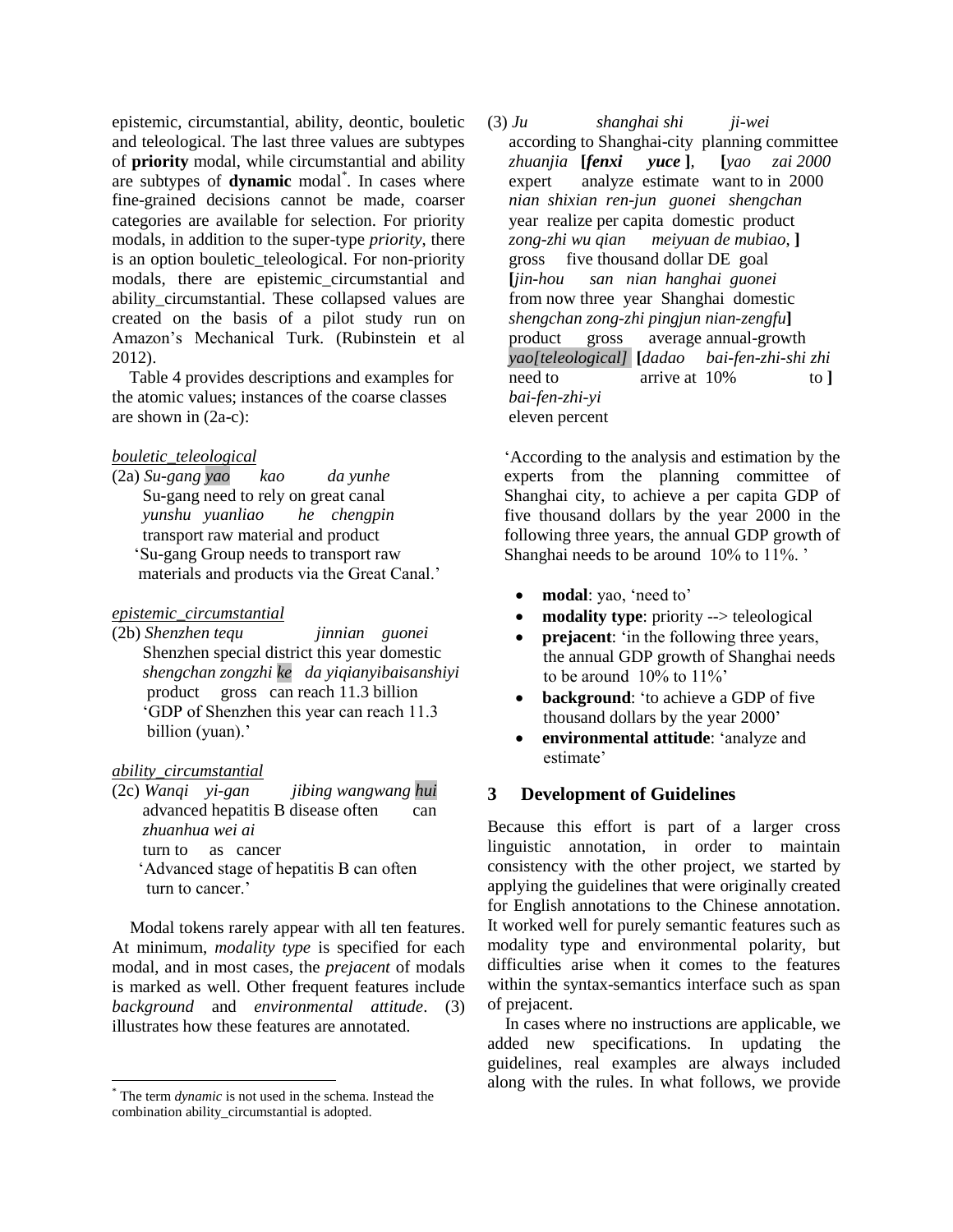examples of the problems we have encountered and the treatments proposed.

**Modals with A-not-A forms:** In Chinese, a polarity question can be formed by alternating the main predicate of a sentence with its positive form (full form or the first syllable only) followed by its negative form. This kind of question is called an A-not-A question, and the form of the predicate is A-not-A form (Huang et al. 2009). Take (4) for example:

(4) *Qingshaonian ke-bu-keyi xiyan*  juvenile may-not-may smoke 'May juveniles smoke or not? "

There are two possible annotations for A-not-A forms. One way is to treat an A-not-A form as one modal. The problem of this proposal is that if it is one markable, then the polarity of then sentence will be neither negative nor positive, and thus is illogical. The other solution is to divide A-not-A into two independent modals. The drawback of this approach is redundancy. Since the positive and negative modal will share the same set of features, the annotation is doubled.

 After evaluating both approaches, we adopt the first, i.e. A-not-A is one modal, with a minor modification of the scheme, namely, adding a new value, A-not-A, to the *polarity* feature.

**Potential complement:** Potential complement construction is marked by the particle *de* (得), which appears "inside the so-called verb-result construction (*dongjie shi*) or verb-direction construction (*dongqu shi*)". This construction "has a modal interpretation" (Xie 2012). The negation of a potential complement is formed by replacing *de* with the negation word *bu* ( $\bar{\Lambda}$ ). Compare (5) and (6):

- (5) *Zhangsan ban de qilai na xiang shu*[1] Zhangsan lift  $DE$  up that box $(CL)$  book "Zhangsan can lift up the box of books."
- (6) *Zhangsan ban bu qilai na xiang shu* Zhangsan lift not up that  $box(CL)$  book 'Zhangsan cannot lift up the box of books.'

Because the modal interpretation contributes to the whole construction rather than to individual

 $\overline{a}$ 

components, we treat the whole form "verb *de/bu* complement" as the modal that needs to be annotated. *Bu* is also marked as the item indicating the negative polarity of the sentence.

**Relative clauses**: The original guidelines for annotating modals in relative clauses specify that the relativizer should be included in the prejacent of the modal; the head noun that the relative clause modifies should not. Consider (7):

(7) The person [ *that we* might *see* ] is John.

Relative clauses have a different structure in Chinese. They precede the head noun, and do not have a relativizer. Instead, there is a structural particle *de* which connects the relative clause to the nominal head.

 We decided to exclude the particle *de* from the span of the prejacent, since it is not a part of the relative clause both syntactically and semantically. See (8):

(8) *Gongsi jueding jiang ke* [*yingli baiwan*  company decide *prep*. can profit million *yuan yishang* ] *de yi zheng tao ruanjian dui*  vuan above DE one whole set software to  *yonghu kaifang.* users open

"The company decided to make open-source the whole set of software which can earn a profit of more than one million yuan.'

**Temporal phrases:** In many cases, a temporal phrase is contained in the syntactic scope of a modal's prejacent. Take (9) as an illustration:

(9) [*Shanghai jin-nian quan nian chukou*] *keyi* shanghai this year all year export may [*chaoguo yi bai sis hi wu yi meiyuan.*] exceed 14.5 billion dollar

"This year, the annual export of Shanghai may exceed 14.5 billion dollars.'

When marking the prejacent, we do not separate temporal phrases, whether they are inside or outside the scope of the modal. The reason for this is because singling out temporal phrases will make the prejacent more fragmented than necessary..

*You* **(** 有 )**-X-modal-Y construction:** As illustrated in (10), the modal-Y part expresses certain properties of X, and the verb *you* "have"

 $[1]$ The example is modified form Xie (2012), (1).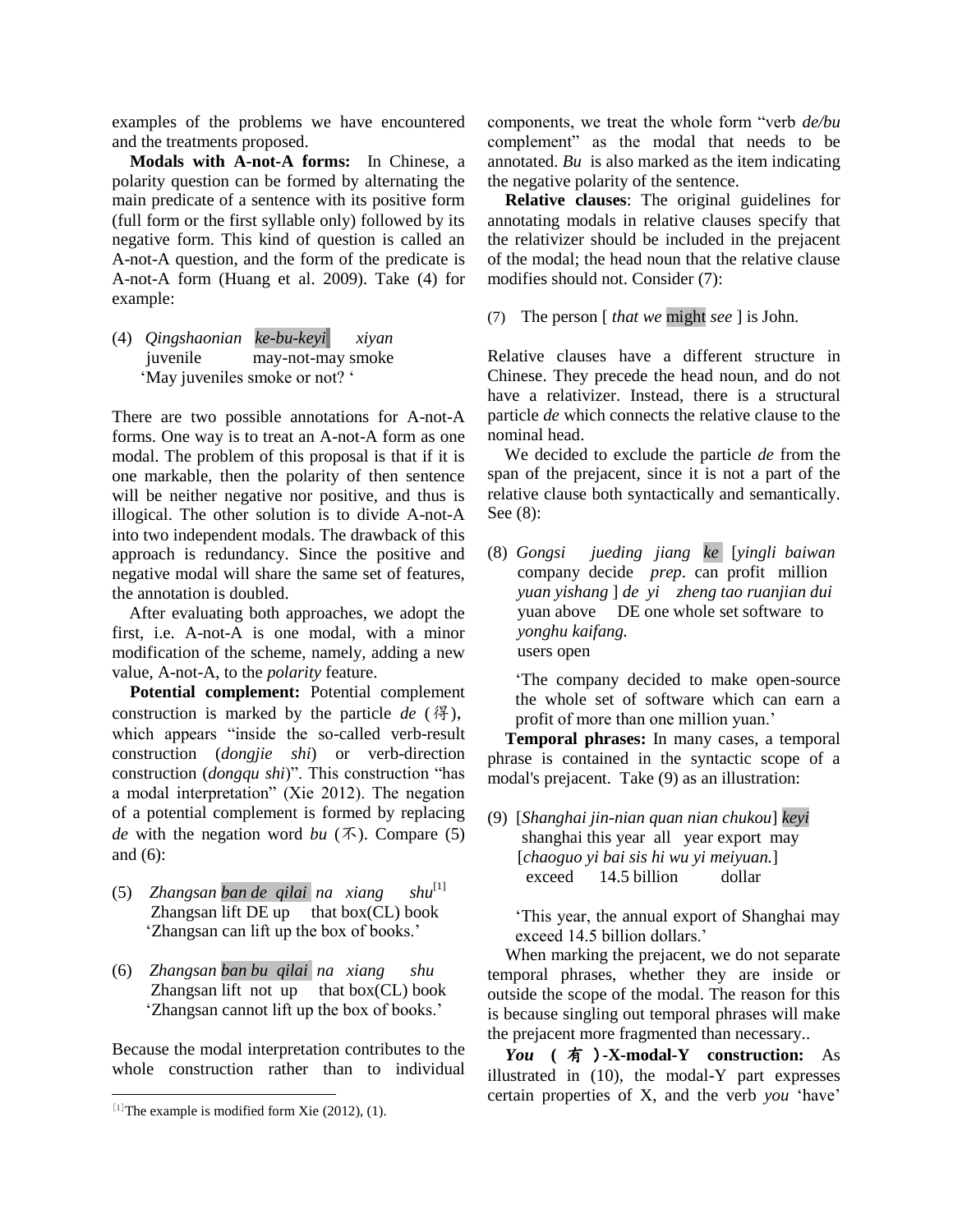expresses the existence of X. For example, in *youfa-ke-yi*, *ke-yi* "can-abide" modifies the preceding noun *fa* "law"; and the whole phrase means "to have laws to abide by'. We did not annotate the modals in this construction, because there is no settled view about its syntactic analysis: It could be a productive morphological template, or it could be a case of postposed relative clause.

- (10) a. *shi women* [*you fa ke yi*] make we have law can abide "to make us have laws that we can abide by (have laws to abide by)'
	- b. *Ta jintian [you gongzuo yao zuo]* he today have work need to do 'He has work that he needs to do today.'

# **4 Results**

 $\overline{a}$ 

As described in 2.1, we will have multiple cycles of evaluation and revision to control the quality of the annotation. This section presents the result of the first round of evaluation.

### **4.1 Measures of agreement**

We calculated inter-annotator agreement on four features: *modality type*, *prejacent*, *background*, and *degree modifier*. Other features will be evaluated the next step. Two measures, κ score (Cohen 1960) and percentage of agreed instances, are provided. Also note that the annotated instances vary across features.

| <b>FEATURE</b>       | $%$ OF        | к     | <b>ANNOTATED</b>  |
|----------------------|---------------|-------|-------------------|
|                      | <b>AGREED</b> |       | <b>INSTANCES*</b> |
| Modality type        | 62.3          | 0.522 | 406(253)          |
| Degree modifier 97.8 |               | 0.390 | 12(3)             |
| Background           | 84.7          | 0.349 | 86 (24)           |
| Prejacent            | 66.5          | N/A   | 406 (270)         |
|                      |               |       |                   |

Table 5: agreement: multiple features

We set a minimum threshold of 0.6 (Carletta 1996) for kappa scores for the purpose of quality control. As shown in Table 3, the kappa scores are all lower than the threshold. It indicates that all the four features are hard to annotate, and validates the

necessity of cyclic evaluation followed by revision.

Table 4 provides kappa scores on the agreement of modality type. It presents them before and after category collapsing per individual modal. Possible values of modality type are listed in Table 5.

| Modal   | κ all Cat. | $\kappa$ Collapsed | #Tokens     |
|---------|------------|--------------------|-------------|
| dei     | 1.0        | 1.0                | 8           |
| jiang   | 0.814      | 0.852              | 143         |
| bixu    | 0.406      | 1.0                | 12          |
| neng    | 0.352      | 0.632              | 27          |
| hui     | 0.322      | 0.399              | 40          |
| keneng  | 0.310      | 1.0                | 74          |
| ke      | 0.283      | 0.633              | 39          |
| nenggou | 0.28       | 1.0                | 8           |
| keyi    | 0.239      | 0.443              | 17          |
| yao     | 0.099      | 0.289              | 48          |
| yinggai | $-0.256$   | 1.0                | 6           |
| overall | 0.522      | $\overline{0.815}$ | $40\bar{6}$ |

Table 6: agreement: modality type

| <b>COLLAPSED</b> | <b>ALL CATEGOREIS</b>                                                                                     |
|------------------|-----------------------------------------------------------------------------------------------------------|
| priority         |                                                                                                           |
|                  | priority(p),deontic(d),bouletic(b),<br>bouletic_teleological(b/t)                                         |
| non-priority     |                                                                                                           |
|                  | $[epistemic(e), circumstantial(c),ability(a), ability_circumstantial(a/c),epistemic_circumstantial(a/c),$ |
|                  |                                                                                                           |
| not set          | $not_set(n)$                                                                                              |
| to he decided    | to he decided $(Hd)$                                                                                      |

*to be decided* | to be decided (tbd)

Table 7: values and labels of modality types

The agreement scores before collapsing modality types is relatively low for most of the modals. The majority of the scores cluster around 0.3, while the extreme scores  $(=1.0 \text{ or } < 0)$  are attested with low-occurrence modals. The kappa scores are generally improved after collapsing. However, some scores are still below the 0.6 threshold. We will discuss these cases in section 5.

Table 8 is the confusion matrix for modality type as marked by both annotators. We point out two obvious differences between Annotator A (columns) and Annotator B (rows):

 Among the priority types, Annotator A prefers *deontic* over *teleological* (64:13), while Annotator B does not have a strong

<sup>\*</sup>The figures in the parentheses are the number of instances annotated by both annotators.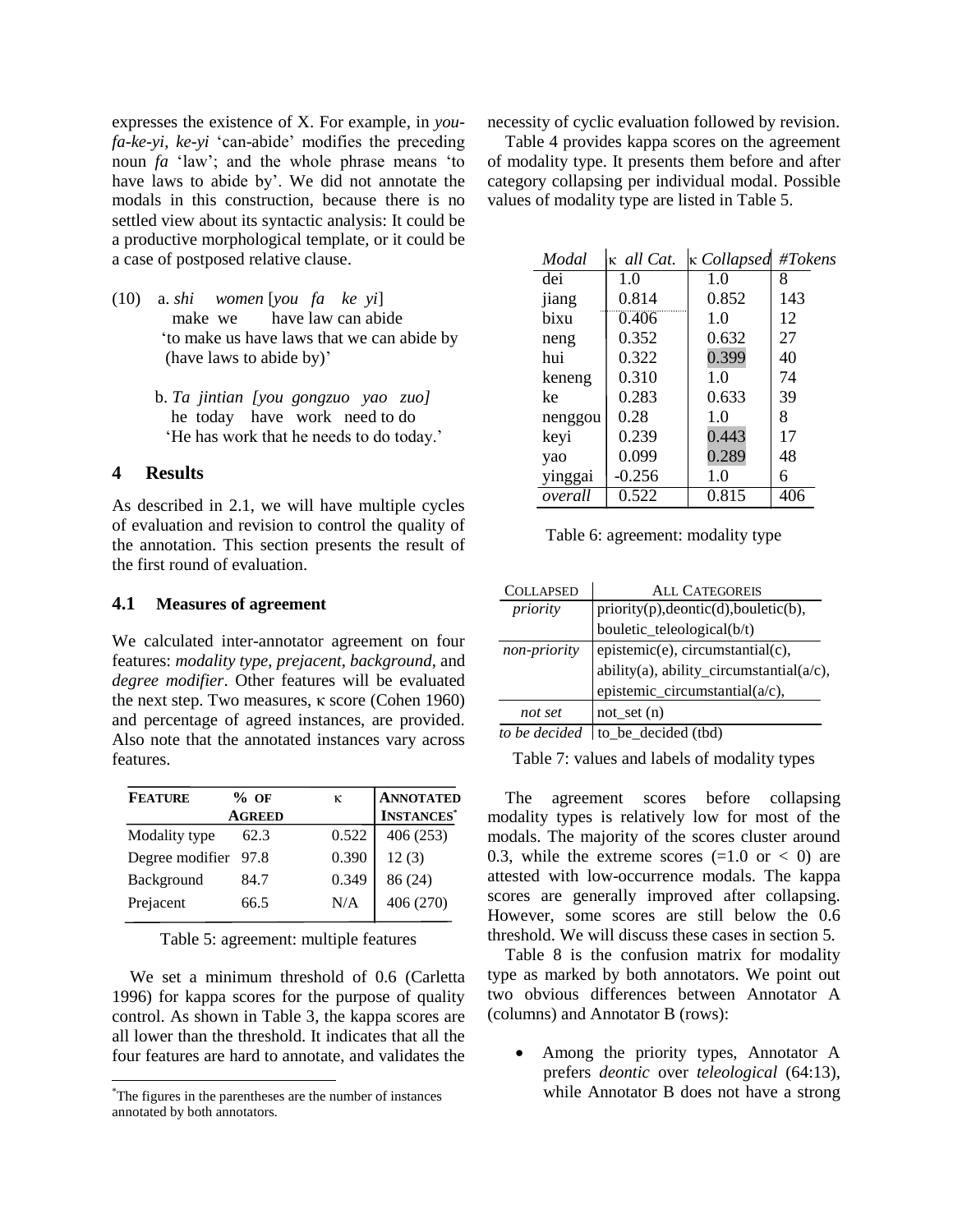preference (34:30) between them.

• Annotator A selects the coarse type *epistemic*\_*circumstantial* much more often than Annotator B (31 vs. 3). In cases where the *epistemic*\_*circumstantial* is chosen by Annotator A, Annotator B tended to mark the type as *circumstantial* (23/31).

|             | e              | a              | $\ddot{c}$     | e/c              | a/c              | d                | b                | t                | b/t            | p              | n              | tbd            | S   |
|-------------|----------------|----------------|----------------|------------------|------------------|------------------|------------------|------------------|----------------|----------------|----------------|----------------|-----|
| e           | 5              | $\overline{0}$ | 5              | 3                | $\theta$         | $\overline{0}$   | $\overline{0}$   | $\theta$         | $\overline{0}$ | $\theta$       | 1              | $\theta$       | 14  |
| a           | 1              | 9              | $\mathbf{0}$   | $\overline{0}$   | $\overline{2}$   | $\boldsymbol{0}$ | $\mathbf{0}$     | $\overline{0}$   | $\mathbf{0}$   | $\overline{0}$ | $\overline{0}$ | $\overline{0}$ | 12  |
| $\mathbf c$ | 6              | 1              | 89             | 23               | 8                | 3                | $\mathbf{0}$     | $\boldsymbol{0}$ | $\mathbf{0}$   | $\overline{0}$ | 4              | $\overline{0}$ | 134 |
| e/c         | $\overline{0}$ | $\mathbf{0}$   | $\mathbf{0}$   | $\mathbf{1}$     | $\mathbf{1}$     | $\boldsymbol{0}$ | $\mathbf{0}$     | $\overline{0}$   | $\mathbf{0}$   | $\overline{0}$ | 1              | $\overline{0}$ | 3   |
| a/c         | $\overline{0}$ | 10             | 3              | 3                | 10               | 1                | $\overline{0}$   | $\overline{0}$   | $\mathbf{0}$   | $\overline{0}$ | $\theta$       | $\overline{0}$ | 27  |
| d           | $\overline{0}$ | 0              | $\mathbf{2}$   | $\mathbf{0}$     | $\overline{0}$   | 31               | $\boldsymbol{0}$ | 1                | $\overline{0}$ | $\overline{0}$ | $\theta$       | $\theta$       | 34  |
| b           | $\overline{0}$ | $\mathbf{0}$   | $\mathbf{0}$   | $\boldsymbol{0}$ | $\overline{0}$   | $\mathbf{0}$     | $\overline{0}$   | $\mathbf{0}$     | $\mathbf{0}$   | $\overline{0}$ | $\overline{0}$ | $\overline{0}$ | 0   |
| t           | $\overline{0}$ | $\mathbf{0}$   | $\mathbf{0}$   | $\overline{0}$   | $\boldsymbol{0}$ | <u>16</u>        | $\mathbf{1}$     | 3                | $\overline{9}$ | $\overline{0}$ | 1              | $\overline{0}$ | 30  |
| b/t         | $\overline{0}$ | 0              | $\mathbf{0}$   | $\overline{0}$   | 0                | 3                | $\overline{0}$   | 5                | $\mathbf{1}$   | $\overline{0}$ | 1              | $\overline{0}$ | 10  |
| p           | $\overline{0}$ | $\mathbf{0}$   | $\overline{0}$ | $\overline{0}$   | 0                | $\overline{2}$   | $\overline{0}$   | $\overline{2}$   | $\overline{0}$ | $\overline{0}$ | 1              | $\overline{0}$ | 5   |
| n           | $\overline{0}$ | $\overline{2}$ | 18             | 1                | $\overline{2}$   | 8                | $\overline{0}$   | $\overline{2}$   | $\overline{0}$ | $\overline{0}$ | 104            | $\overline{0}$ | 137 |
| tbd         | $\overline{0}$ | 0              | 0              | $\overline{0}$   | $\boldsymbol{0}$ | $\boldsymbol{0}$ | 0                | 0                | 0              | $\overline{0}$ | $\overline{0}$ | $\overline{0}$ | 0   |
| S           | 12             | 22             | 117            | 31               | 23               | 64               | 1                | 13               | 10             | 0              | 113            | 0              | 406 |

Table 8: confusion matrix of modality type

### **5 Discussions**

To better understand annotator disagreement, we retrieved the full list of sentences where any of the four features evaluated did not agree among the annotators. Roughly, these instances fall into four classes in terms of the reason for disagreement:

- a) *Human error*: Some features are accidentally overlooked by one of the annotators, yielding disagreement.
- b) *Vague guidelines*: Lack of specification in the guidelines causes divergent annotations. The low  $\kappa$  of the degree modifier feature can mainly be attributed to vagueness.
- c) *Annotator's deviation from guidelines*: Annotators do not always correctly remember the individual instructions in the guidelines, and thus do not always follow

them. This type of disagreement is commonly found in the annotation of background and prejacent.

d) *High ambiguity of the target word*: we pointed out in the previous section that even with collapsed modality type, the κ scores of some modals are still relatively low. This is because they have a broader spectrum of meaning.

|             |   |   | non-priority |     |     |         | non-priority |             |     |   |             |                |
|-------------|---|---|--------------|-----|-----|---------|--------------|-------------|-----|---|-------------|----------------|
| $\mathbf M$ | e | a | $\mathbf c$  | e/c | a/c | $\rm d$ | b            | $\mathbf t$ | b/t | p | $\mathbf n$ | $\bf K$        |
| yao         |   |   |              |     |     |         |              |             |     |   |             | .29<br>.10     |
| hui         |   |   |              |     |     |         |              |             |     |   |             | .40<br>.32     |
| keyi        |   |   |              |     |     |         |              |             |     |   |             | .44<br>.24     |
| neng        |   |   |              |     |     |         |              |             |     |   |             | .63<br>.35     |
| ke          |   |   |              |     |     |         |              |             |     |   |             | .63<br>.28     |
| jiang       |   |   |              |     |     |         |              |             |     |   |             | .85<br>.81     |
| ying<br>gai |   |   |              |     |     |         |              |             |     |   |             | 1.0<br>$-.3$   |
| yiding      |   |   |              |     |     |         |              |             |     |   |             | 1.0<br>$-.2$   |
| neng<br>gou |   |   |              |     |     |         |              |             |     |   |             | 1.0<br>.28     |
| ke<br>neng  |   |   |              |     |     |         |              |             |     |   |             | $1.0\,$<br>.31 |
| bixu        |   |   |              |     |     |         |              |             |     |   |             | 1.0<br>.41     |
| dei         |   |   |              |     |     |         |              |             |     |   |             | 1.0<br>1.0     |
| ke<br>wang  |   |   |              |     |     |         |              |             |     |   |             | $1.0\,$<br>1.0 |

Table 9: semantic spectrums of modal inventory

.

Table 9 shows the distribution of modality types annotated for each expression. The cell is shaded if the corresponding type is chosen by at least one annotator. The darker grey cells are the majority types preferred by each annotator. In some cases the types preferred by the two annotators overlap,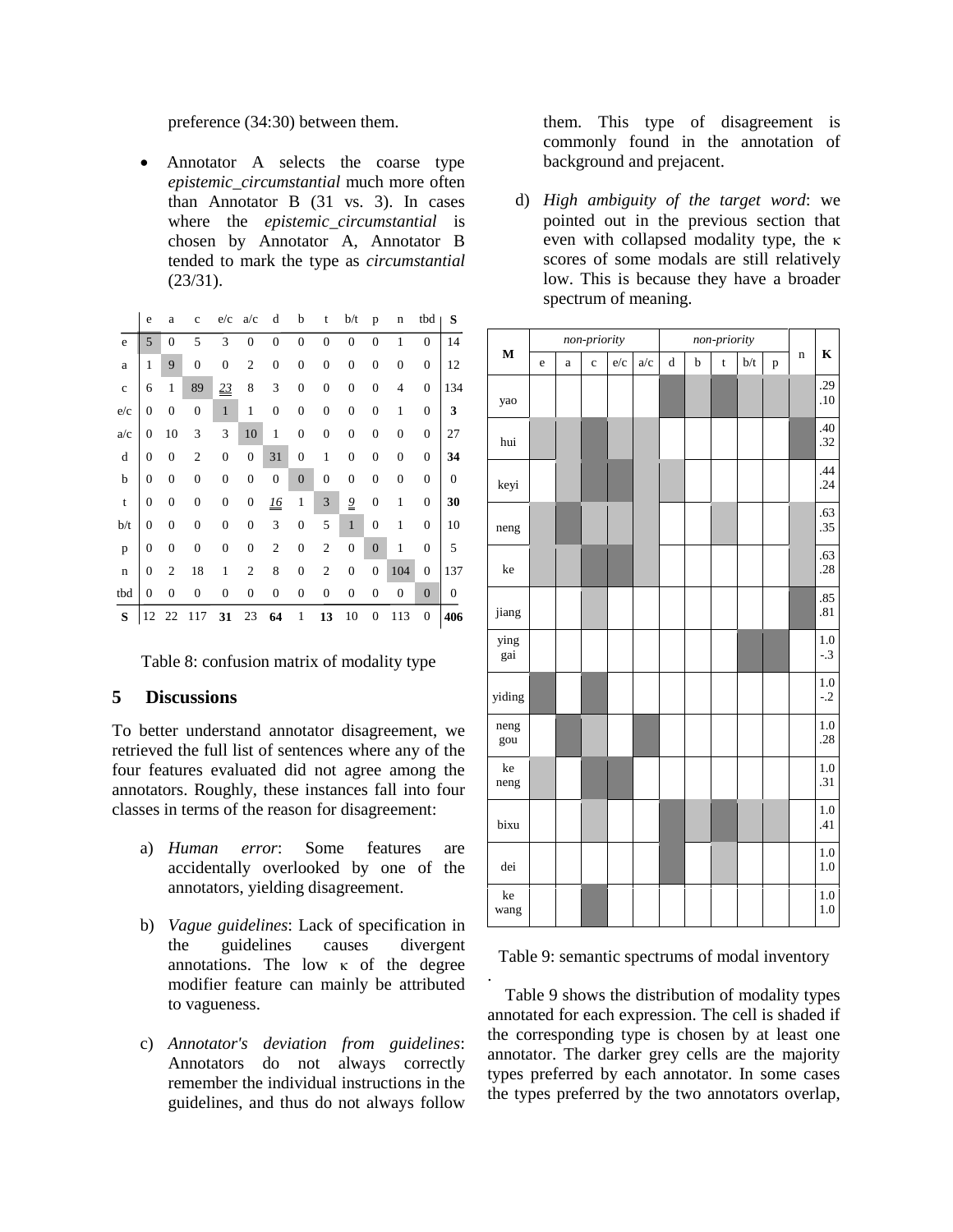but mostly they do not. From Table 9 we can generalize:

a). It is more difficult to achieve high agreement on the annotation of a modal"s flavor when the modal has many possible interpretations. This coincides with naïve intuitions.

b). If an item has both modal and non-modal usages (*yao, hui, jiang, ke, neng*), then it is likely that the annotation of the item will arrive at a low kappa score.

Take *yao* and *hui* for illustration. These two words have both a modal usage and some other usages. The word *yao* can be used as an attitude verb meaning "want to". Similarly, *hui* can be used as a pure future marker without any obvious modal content. (11a-b) provides cases where one of the annotators marked the modality type of the target as *not*\_*set*, i.e. not a modal expression. Table 10 summarizes how often the two tokens are marked as non-modal by each annotator.

- (11a) *Oumeng biaoshi yao jinyibu cujin* E.U. express YAO further promote *shuangfang zai gelingyu de jiaoliu* both parties in each area DE communication
	- (i) "EU says that (it) is willing to further promote the communication between the two parties in various areas.'
	- (ii) "EU says that the two parties need to further promote their communication in various areas.'
- (11b) *Ji nian nei, Xianggang hui chuxian* several year within, Hong Kong HUI appear  *geng-duo de Zhongguo jijin* more DE China fund
	- (i) "There will be more funds from China in Hong Kong within several years."
	- (ii) "There can be more funds from China in Hong Kong within several years.'

|     | Non-modal<br>meaning | $# not_set$<br>by both | # $not_set$<br>by A | # not_set<br>by B |
|-----|----------------------|------------------------|---------------------|-------------------|
| yao | 'want to'            |                        |                     | 12                |
| hui | future<br>marker     |                        |                     | 20                |

Table 10: tokens marked as *not\_set*

The effect of modal/non-modal distinction

seems to be more significant than the distinction between different flavors of modality. Yet this observation needs to be tested with a larger data set.

### **6 Conclusion**

In this paper, we described our effort to annotate various aspects of modals in Penn Chinese Treebank, and reported the preliminary results of the first pass of annotation. The results show that it is hard for two annotators to achieve high agreement not only for modality type, but also for prejacent, background, and degree modifier. Therefore, multiple cycles of evaluation and revision are necessary for quality control. In effect, our project shows that, with minor adjustments, it is possible to use one scheme and set of guidelines for cross-linguistic annotation.

# **References**

- Carletta, J. 1996. Squibs and Discussions Assessing Agreement on Classification Tasks: The Kappa Statistic. *Computational Linguistics*, 22(2), 249-254.
- Cohen, J. 1960. A coefficient of agreement for nominal scales. *Educational and Psychological Measurement* 20 (1): 37–46.
- Hacquard, V. 2011. Modality in *Semantics: An International Handbook of Natural Language Meaning*. HSK 33.2 ed. C. Maienborn, K. von Heusinger and P. Portner, 1484-1515. Berlin: Mouton de Gruyter.
- Hacquard, V. and Wellwood, A. 2012. Embedding epistemic modals in English: A corpus- based study. *Semantics and Pragmatics* 5:1-29.
- Hendrickx, I.; Mendes, A.; and Mencarelli, S. 2012. Modality in text: A proposal for corpus annotation. In *Proceedings of the Eight International Conference on Language Resources and Evaluation (LREC'12).*
- Huang, C-T. J.; Li, Y-H. A.; and Li, Y. 2009. *The Syntax of Chinese*. Cambridge University Press.
- Kratzer, A. 1981. The notional category of modality. In In *Words, worlds, and contexts*, ed. H.-J. Eikmeyer, H. Rieser, 38-74. Walter de Gruyter.
- Müller, C.; and Strube, M. 2006. Multi-level annotation of linguistic data with MMAX2. *Corpus technology and language pedagogy*: *New resources, new tools, new method,* ed. S. Braun, K. Kohn, J. Mukherjee, 197-214. Peter Lang.
- Portner, P. 2009. *Modality*. Oxford University Press.